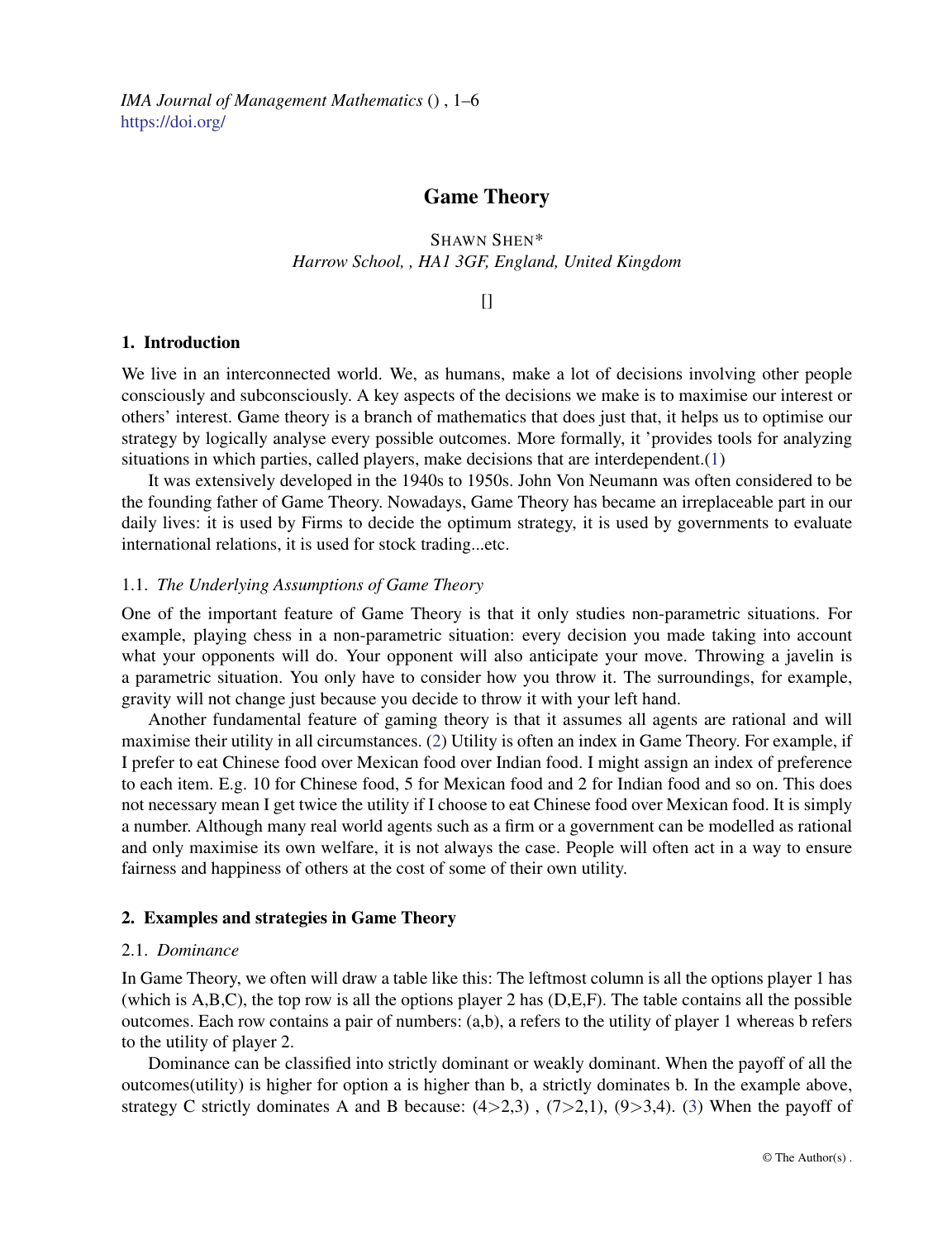|   | I)   | E                                                                                           | Ĥ.   |
|---|------|---------------------------------------------------------------------------------------------|------|
|   |      |                                                                                             |      |
| В |      | 3,? $\begin{array}{ c c c }\n 3,2 & 3,2 \\ 2,2 & 1,2 & 3,2 \\ 4,2 & 7,2 & 0,3\n\end{array}$ |      |
| C | 4, ? | 1, 7, ?                                                                                     | 9, ? |

all the outcomes(utility) is higher or equal for option a than b, a weakly dominates b. In the example above, A weakly dominates B because  $3>2$ ,  $2>1$  and  $3=3$ . For a rational player, eliminate A and B will be the best choice since C strictly dominates them. In Game Theory, we will only consider the best payoff of the strategies, so in order to eliminates ineffective strategies, we can use IDSDS.

#### 2.2. *Iterated Deletion of Strictly Dominated Strategies*

Iterated Deletion of Striclty Dominated Stategies (IDSDS) refers to a series of steps to remove strategies that are dominated by others. After this procedures, the strategy profile can be simplified or even give a single best outcome.

|  | A   1,4   3,10   2,8   4,7   3,4<br>B   0,4   2,5   1,2   0,3   0,2<br>C   2,8   4,4   3,6   4,5   1,4 |  |  |
|--|--------------------------------------------------------------------------------------------------------|--|--|
|  |                                                                                                        |  |  |
|  |                                                                                                        |  |  |
|  | TABLE 1 2.2.1                                                                                          |  |  |

As you can see, player 1 would first delete strategy B because A strictly dominates B. Player 2 would also delete strategy L because K strictly dominates L. This leaves a simplified table

|  | $H \mid I \mid J \mid K$                                |  |
|--|---------------------------------------------------------|--|
|  | A   1,4   3,10   2,8   4,7<br>C   2,8   4,4   3,6   4,5 |  |
|  |                                                         |  |
|  | TABLE 2 2.2.2                                           |  |

In table 2.2.2, strategy J strictly dominates K and H, so we can delete K and H. For player 1, strategy C strictly dominates A so A is eliminated. Now we are left with  $(4,4)$  and  $(3,6)$ . In order to maximise utility, player 2 will always deploy J, so the final outcome of the game is (3,6) in which player 1 uses C and player 2 uses J.

#### 2.3. *A classic example: The Prisoner's dilemma*

The dilemma is as follows: you and your partner committed a crime. The police offers 1 month in jail if both of you keep quiet during interrogation; if one confesses and the other one keeps quiet, the one who confesses gets no jail time while the other will spend 12 month in jail; if you and your partner both confess, you will have 9 months of jail time. To summarise the utility in to a table: (-1 means 1 month in jail)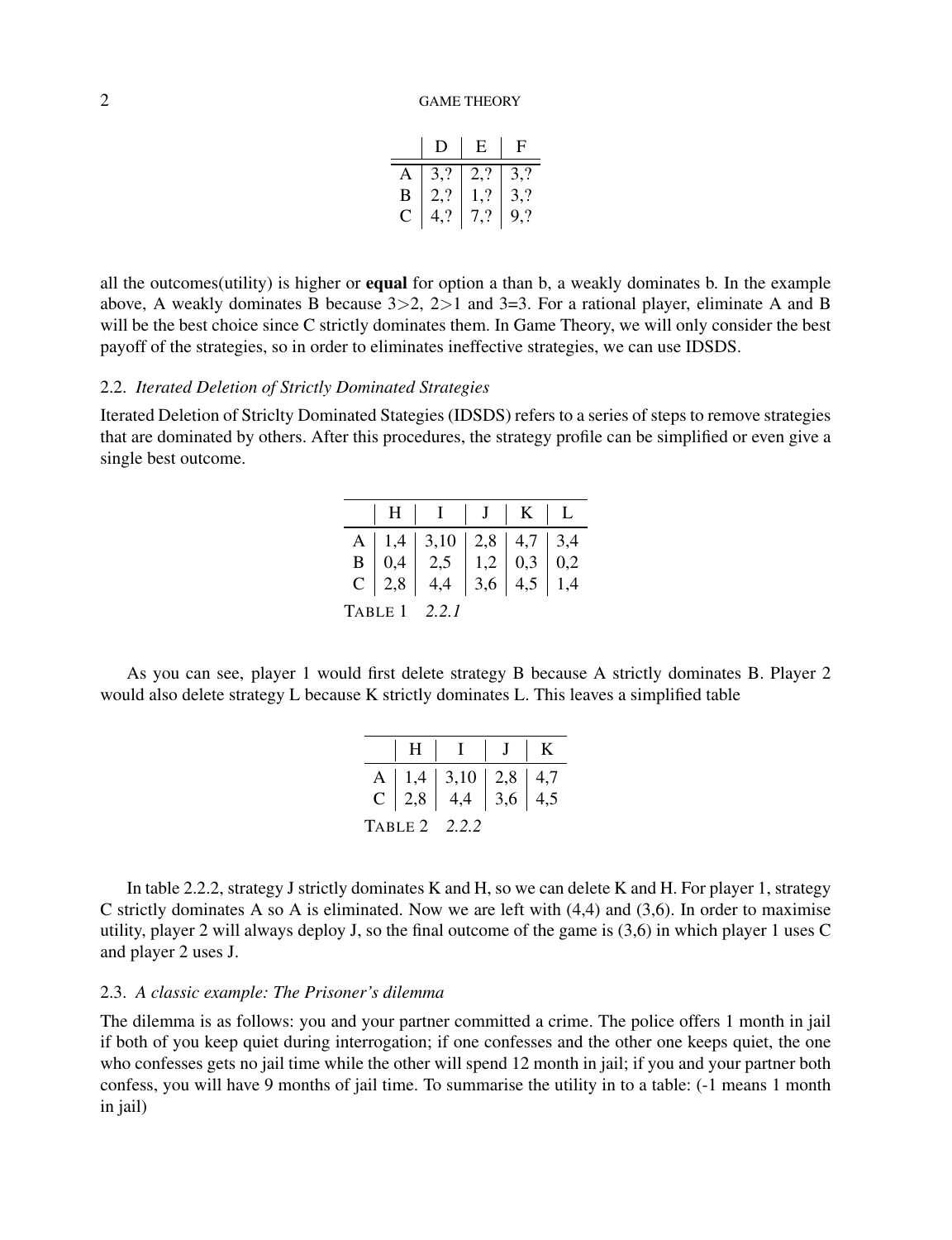|                                             | Keep Quiet   Confess |          |
|---------------------------------------------|----------------------|----------|
| Keep Quiet                                  | $-1,-1$              | $-12.0$  |
| Confess                                     | $0, -12$             | $-9, -9$ |
| $2.2 L.$ The Dilemma<br>$T_{\text{ADIT}}$ 2 |                      |          |

TABLE 3 *2.3.1: The Dilemma*

This is one of the few examples in Game Theory that can be solved by using the concept of dominance. For player 1, confess will always yield a higher utility:  $0<sub>i</sub>$ -1, -9 $<sub>i</sub>$ -12, this is also true</sub> for player 2. This leaves both player the only option which is to confess. The final outcomes would be spending 9 months in jail. Although both of them keeping quiet has a better outcome for them collectively, either of them can adapt a better strategy just by confess. However, this is only the case when you and your partner only care about yourselves<sup>[1](#page-2-0)</sup>. If there is trust between you and your partner,  $(-1,-1)$  can be achieved.

#### 2.4. *Nash Equilibrium*

Nash equilibrium, just as the name suggests, is developed by John Nash. He is considered one of the greatest mathematicians in the 20th century, he made contributions to Game Theory ans consequently was awarded Nobel Prize in Economics for this.[\(4\)](#page-5-3) In a Nash Equilibrium, you will not regret your choice no matter what your opponent does. [\(3\)](#page-5-2)

Consider the following situations: two cars are driving along a road and they are about to collide head on. They can both decide to stop, which wastes time and power. Either one of them can stop, allowing the other car to pass through. Or otherwise collide head on which is disastrous for both of them. To summarise the outcomes, we can draw the table:

|                  | Go.         | Stop    |  |
|------------------|-------------|---------|--|
| Go               | $  -10,-10$ | - 2,0   |  |
| $Stop \mid$      | 0,2         | $-2,-2$ |  |
| TABLE 4<br>2.4.1 |             |         |  |

Is (-10,-10) a Nash equilibrium? Player 1 would choose to stop and achieve a better outcomes and so can player 2 (from -10 to 0). When player 1 sees player 2 is not going to stop, he/she will definitely choose to stop. Consider (-2,-2): it is also not a Nash equilibrium because when player 1 sees player 2 stoping, he would immediately change his/her strategy to not stop and do better. In both cases, either of the player regrets their decision.

This leaves the final two outcomes which are, in fact, Nash Equilibrium. If player 1 decides to go and player 2 decides to stop, non of the players can benefit from switching their strategy. (2>-2 and 0>-10). This is also true if player 1 stops and player 2 goes.

<span id="page-2-0"></span> $1$  Game Theory is only concerned with rational individual who maximise their own utility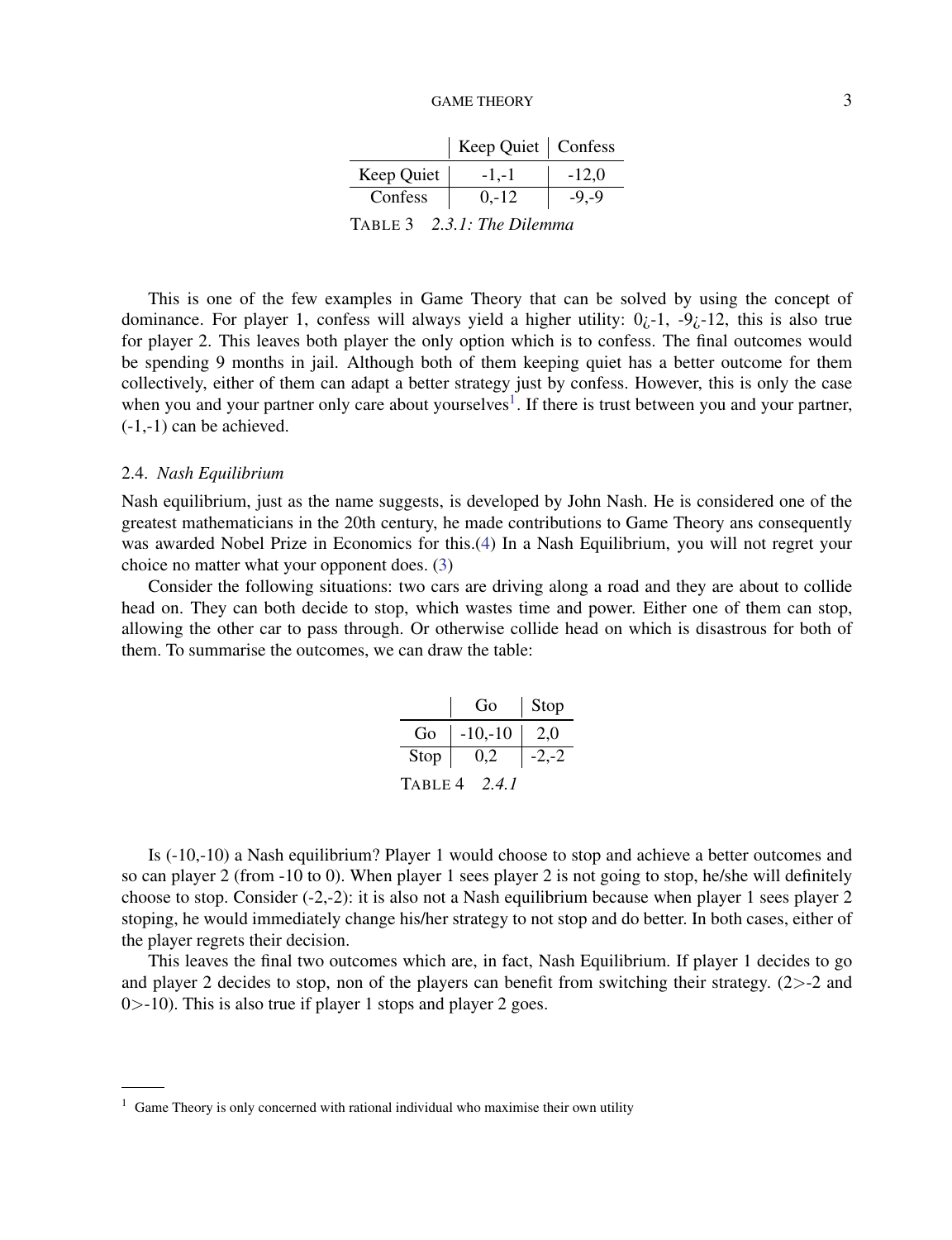### 2.5. *Backwards Induction*

This is an example adapted from 'Game Theory 101'. [\(5\)](#page-5-4).



FIG. 1. The 'Escalation Game' adapted from 'Game Theory 101'[\(5\)](#page-5-4)

Backwards induction is technique used for solving Perfect-information games. This refers to a game in which the player knows all the possibles outcomes before making a move.[\(3\)](#page-5-2). In the example above, there are 2 countries - one in blue and other one in red, their utilities are also labelled with the same colour. Country 1 can start off by deciding to accept of threaten, and then it is country 2's turn to escalate or concede,and finally, country 1 can decide to go to war or give up. This is a perfect-information game since country 1 have knowledge of all the outcomes. Just as the name suggests, we can start backwards.

In the third junction, country 1 can either to war or give up. Since -1>-2, country 1 will always go to war in that situation. Country 2 knows that country 1 will always go to war, so in the second junction, his utility is either concede (-2) or escalate (-1). This means country 2 will always choose to escalate. Back in the first junction, player 1 understands that if he threathens, country 2 will escalate and hence the outcome is war. So player will choose wisely and choose to accept because 0>-1.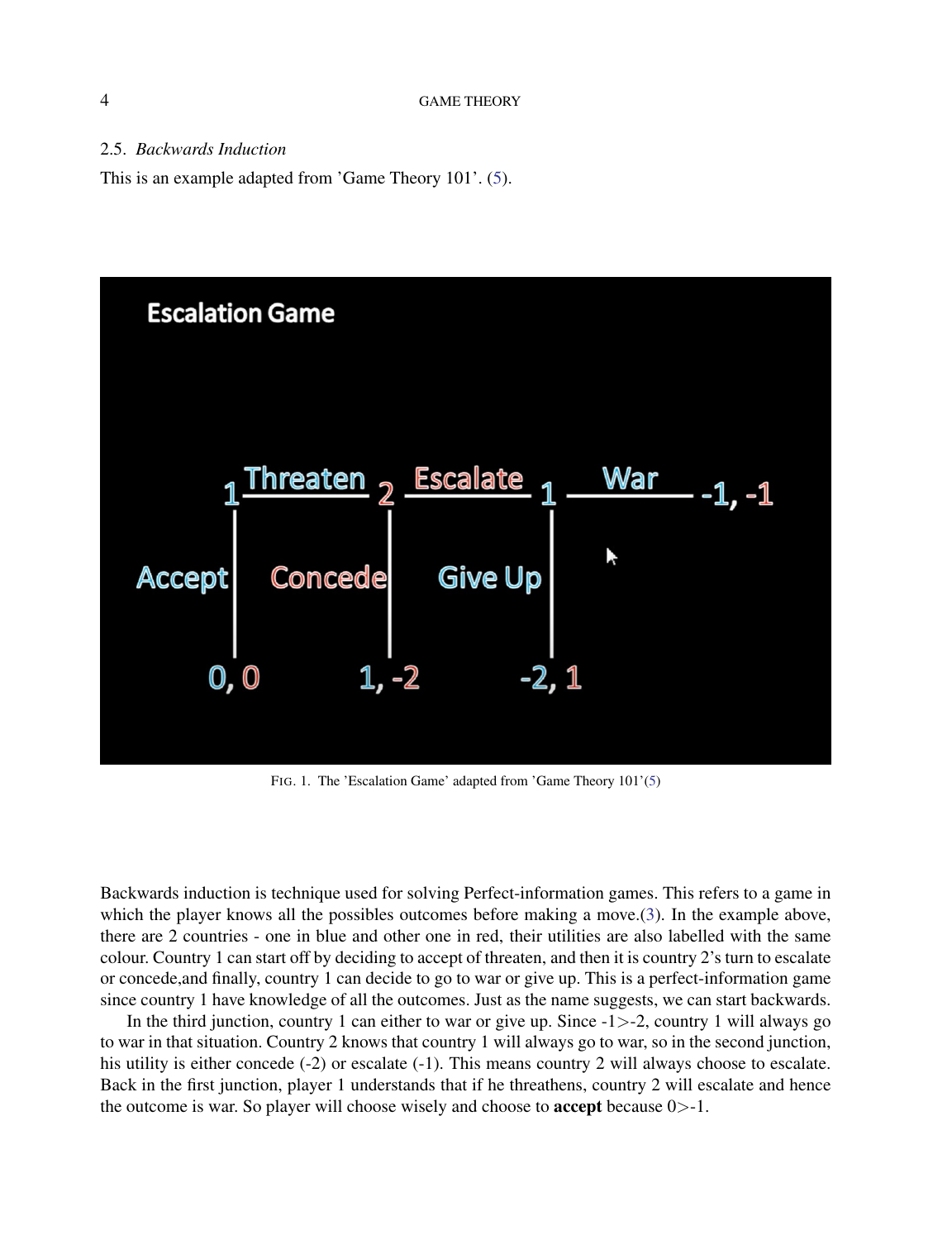## 3. Conclusion

Game theory is an extremely powerful tool for making decisions in a non-parametric situation. The Escalation game is an oversimplified version of politics that game theory play a part in. However it is also worth noting the limitations of game theory.

## 3.1. *Limitations of Game Theory*

For example, not everything can be evaluated using an utility scale. Some people believe that a war might benefit the country in the long term, hence giving it a scale of 5. Some people are pacifist and rate war as -5. Especially in politics, it is hard to find a solution to satisfy everyone because we all have different opinions.

In addition, it is not possible to consider all the outcomes throughly. Often, people will only consider the economical impact of a decision, and thereby neglecting the impact it has on society as a whole and the ecosystem. This can potentially leads to endless exploitation of the earth's resource and worsen the effect of Global Warming. In some cases, an effective government is needed to ensure this will not happen.

It is worth remembering that, in real world, possibilities are not limited, you only need to think outside the box. For example, when two businesses are in rivalry, there are more choices than simply reconcile or escalate. It might be beneficial to shift the focus to another target market or spend the money developing a better product. Game theory will yield the best outcome given several strategies. Thinking creatively and generate more strategy is just as important.